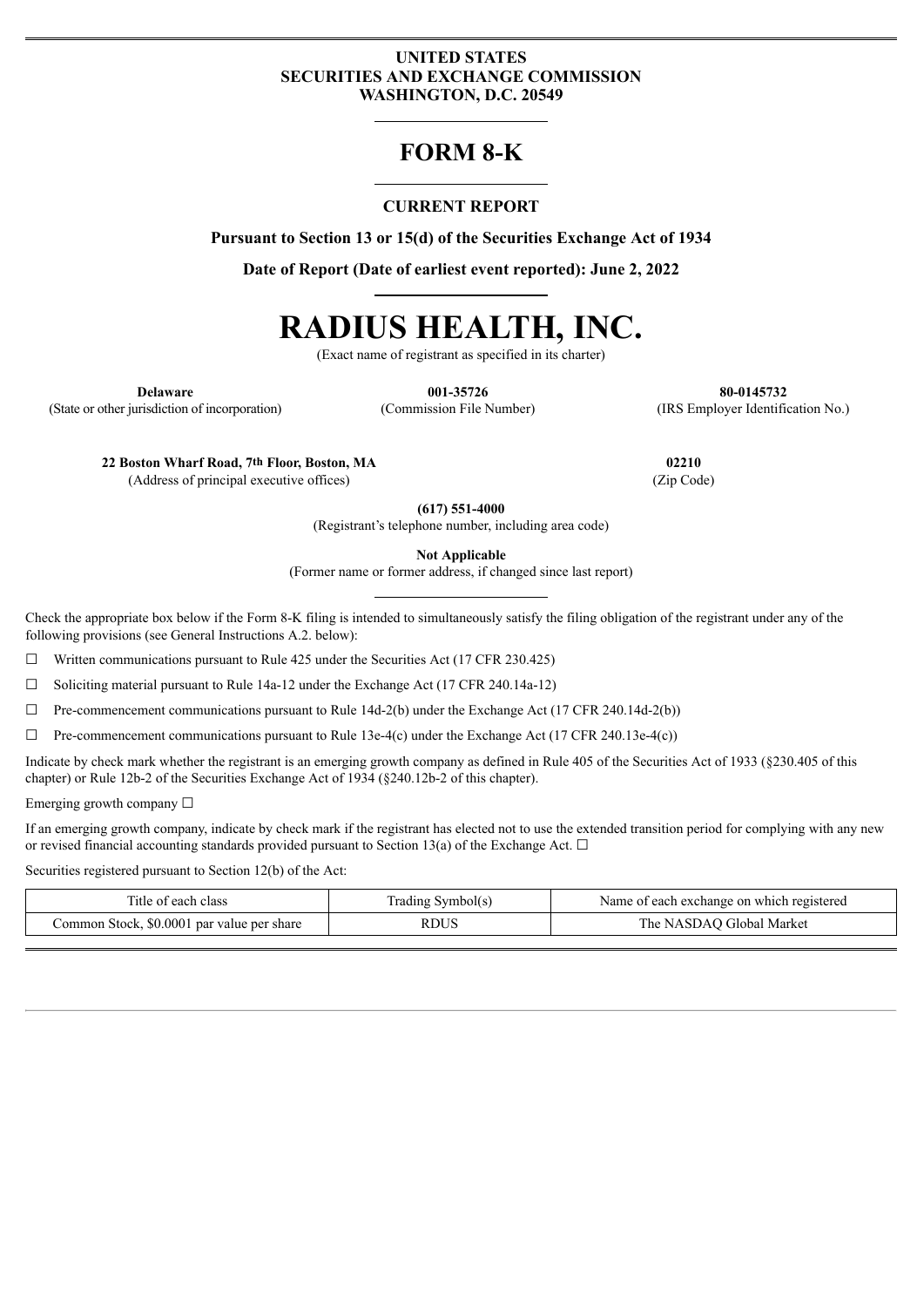#### **Item 1.02 Termination of a Material Definitive Agreement.**

On June 2, 2022, Radius Health, Inc. (the "Company") provided Kindeva Drug Delivery, L.P., as successor to 3M Company and 3M Innovative Properties Company, ("Kindeva"), with a written notice of termination to terminate the Scale-Up and Commercial Supply Agreement, dated February 27, 2018 (as amended on May 1, 2022, the "Agreement"), by and between the Company and Kindeva. Pursuant to the Agreement, Kindeva agreed to exclusively manufacture Phase 3 and global commercial supplies of an abaloparatide-coated transdermal system (the "Product"). The Company provided notice of its termination of the Agreement because the Company has decided to cease development and commercialization of the Product. The termination shall be effective on June 10, 2022.

As a result of the termination of the agreement, the Company will not owe Kindeva any facility fees for the months of May, June or July of 2022 and Kindeva will not begin Product third-party contract manufacturer facility fees in July 2022, for which the Company shall not owe Kindeva any payments. In addition, Kindeva will act diligently to minimize all wind-down costs that may be incurred upon receipt of the termination notice.

### **Item 8.01 Other Events.**

On June 8, 2022, the Company issued a press release providing an update on the global business expansion of TYMLOS (abaloparatide) subcutaneous injection. A copy of the press release is attached hereto as Exhibit 99.1 and is incorporated herein by reference.

#### **Item 9.01 Financial Statements and Exhibits.**

(d) Exhibits

| Exhibit No. | Description                                                                 |
|-------------|-----------------------------------------------------------------------------|
| 99.1        | Radius Health, Inc. Press Release dated June 8, 2022                        |
| 104         | Cover Page Interactive Data File (embedded within the Inline XBRL document) |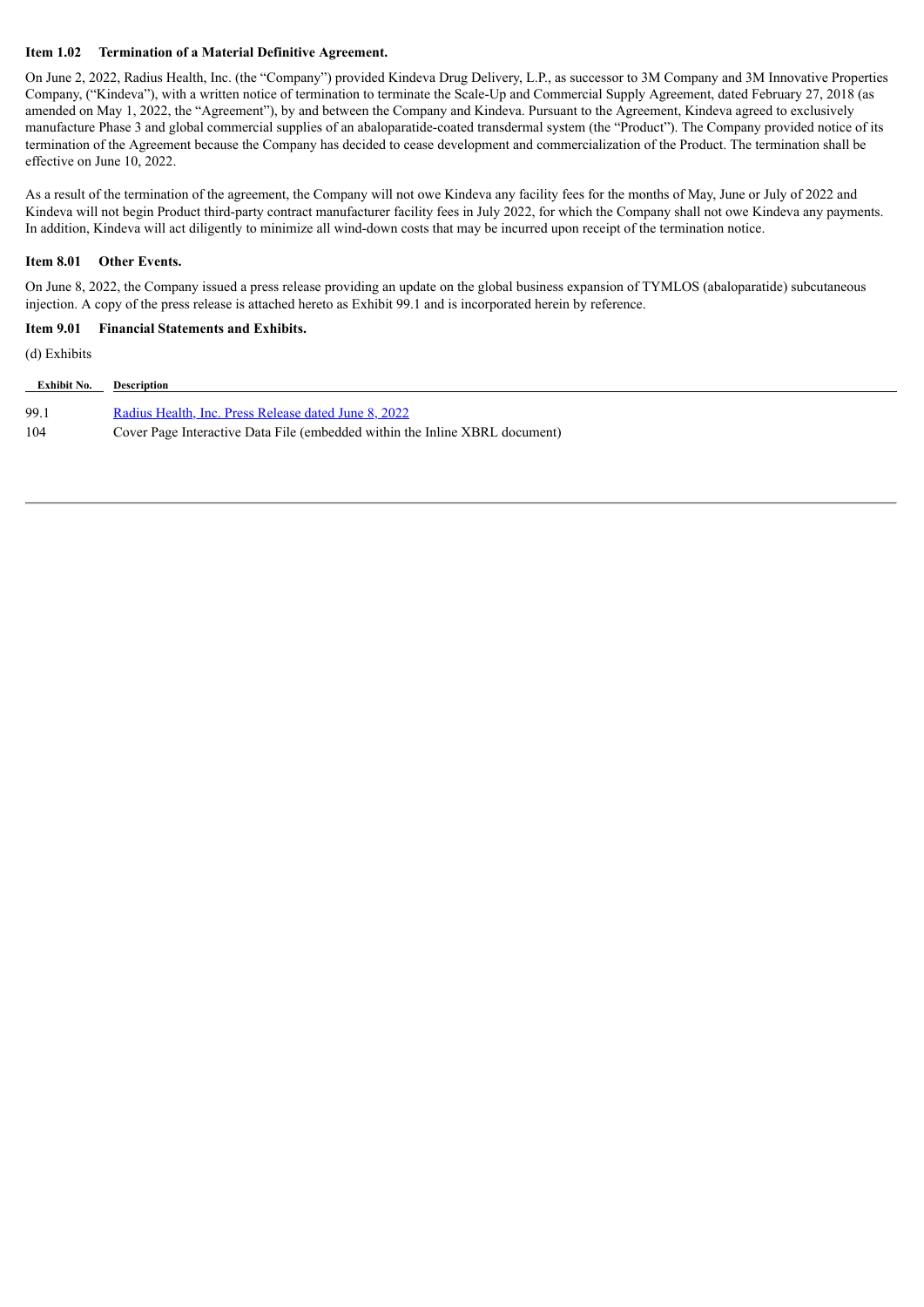#### **SIGNATURES**

Pursuant to the requirements of the Securities Exchange Act of 1934, the registrant has duly caused this report to be signed on its behalf by the undersigned hereunto duly authorized.

## **RADIUS HEALTH, INC.**

Date: June 8, 2022 By: /s/ G. Kelly Martin Name: G. Kelly Martin Title: President and Chief Executive Officer

3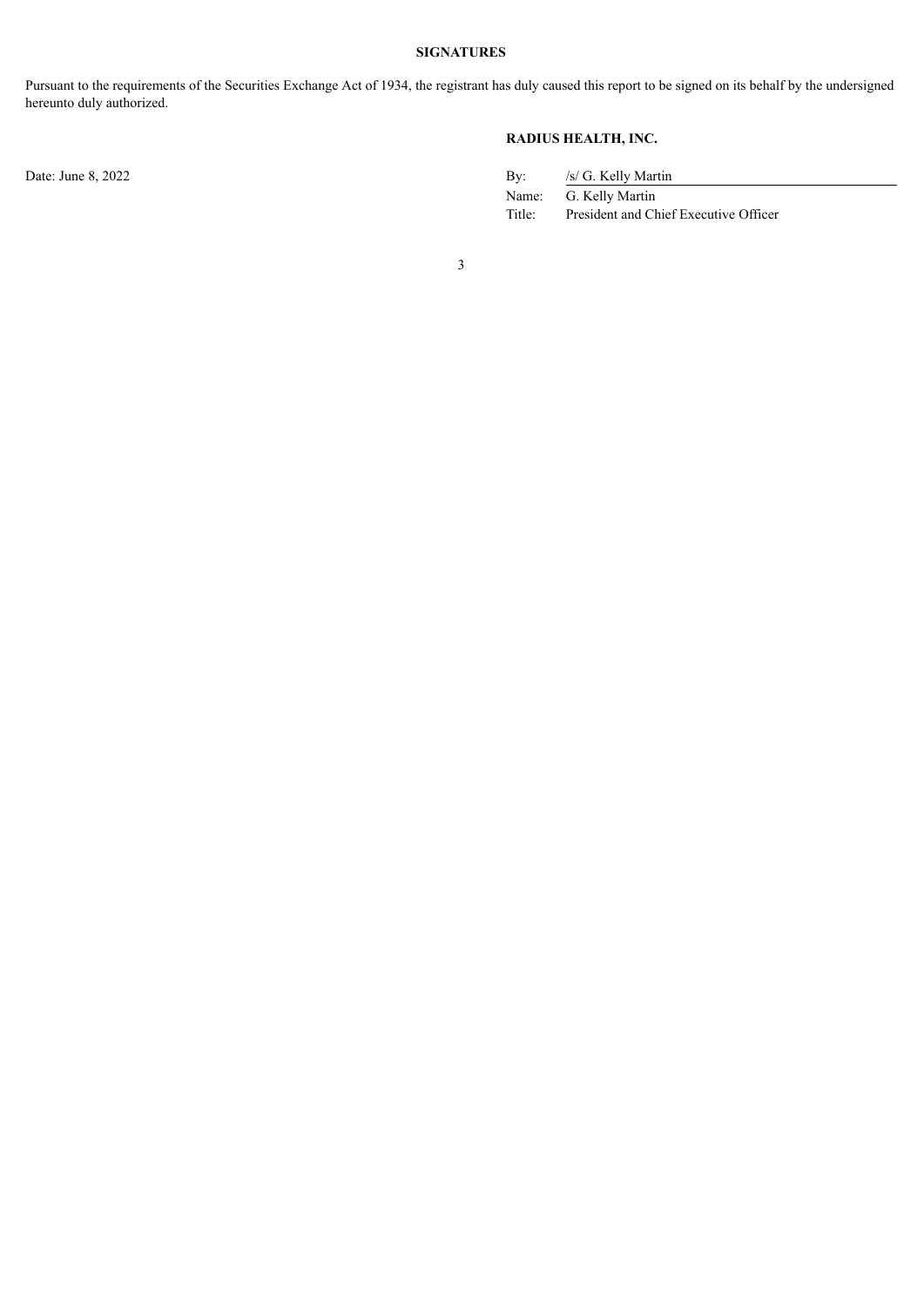# RADIUS<sup>®</sup>

EXHIBIT 99.1

# **Radius Health Expands Non-US Market Footprint for TYMLOS**

- <span id="page-3-0"></span>• Globalization has been a key priority for the Company over the past two years
- Three additional market agreements now signed and executed:
	- Labatec Pharma SA: Switzerland, Middle East & North Africa (MENA) countries
	- Pharmbio Korea Inc.: South Korea
	- Biosidus: Colombia, South America
- Economics: upfront payments, regulatory & commercial milestones, and COGS margin
- Adds 13 new countries to the current non-US countries of Japan and Canada
- Japan: regulatory approval of 14-day cartridge anticipated in 2H 2022 followed by launch
- Canada: regulatory decision expected by the end of 2022
- EU and subsequently UK regulatory decisions expected in 2H 2022

**Boston, Mass., June 8, 2022** – Radius Health, Inc. ("Radius" or the "Company") (NASDAQ: RDUS) provided an update on the global business expansion of TYMLOS (abaloparatide) subcutaneous injection.

Radius has entered into agreements with the following companies and markets for TYMLOS:

- Labatec Pharma SA: Switzerland and the MENA region including Bahrain, Iraq, Jordan, Kuwait, Oman, Qatar, Saudi Arabia, UAE, Algeria, and Morocco
- Pharmbio Korea Inc.: South Korea
- Biosidus: Colombia, South America

These agreements add 13 new countries to the current non-US countries of Japan, partnered with Teijin Pharma Limited, and Canada, partnered with Paladin Labs Inc.

In accordance with the terms of the agreements, each company will register, commercialize, and distribute TYMLOS on an exclusive basis in their respective territories. These counterparties will be responsible for all commercial activities related to TYMLOS including sales, marketing, medical affairs, pricing, and reimbursement. Radius will be responsible for supplying the drug to each company.

Radius will receive upfront payments, regulatory and commercial milestones, and a portion of the total consideration as part of the Cost of Goods Sold (COGS).

"Expanding the global footprint of TYMLOS has been a key priority for the company over the past two years", commented Chhaya Shah, SVP, who leads the clinical and regulatory activity for abaloparatide. She added "across all of our partners, we expect up to four ex-US market launches in 1H 2023. Importantly this includes Japan, as the world's largest anabolic market, as well as Canada."

The EU and subsequently the UK regulatory decisions are on track for the second half of this year. We will provide further updates on our EU and UK business development efforts as well as the expected Q1 2023 TYMLOS male launch in the US, as appropriate.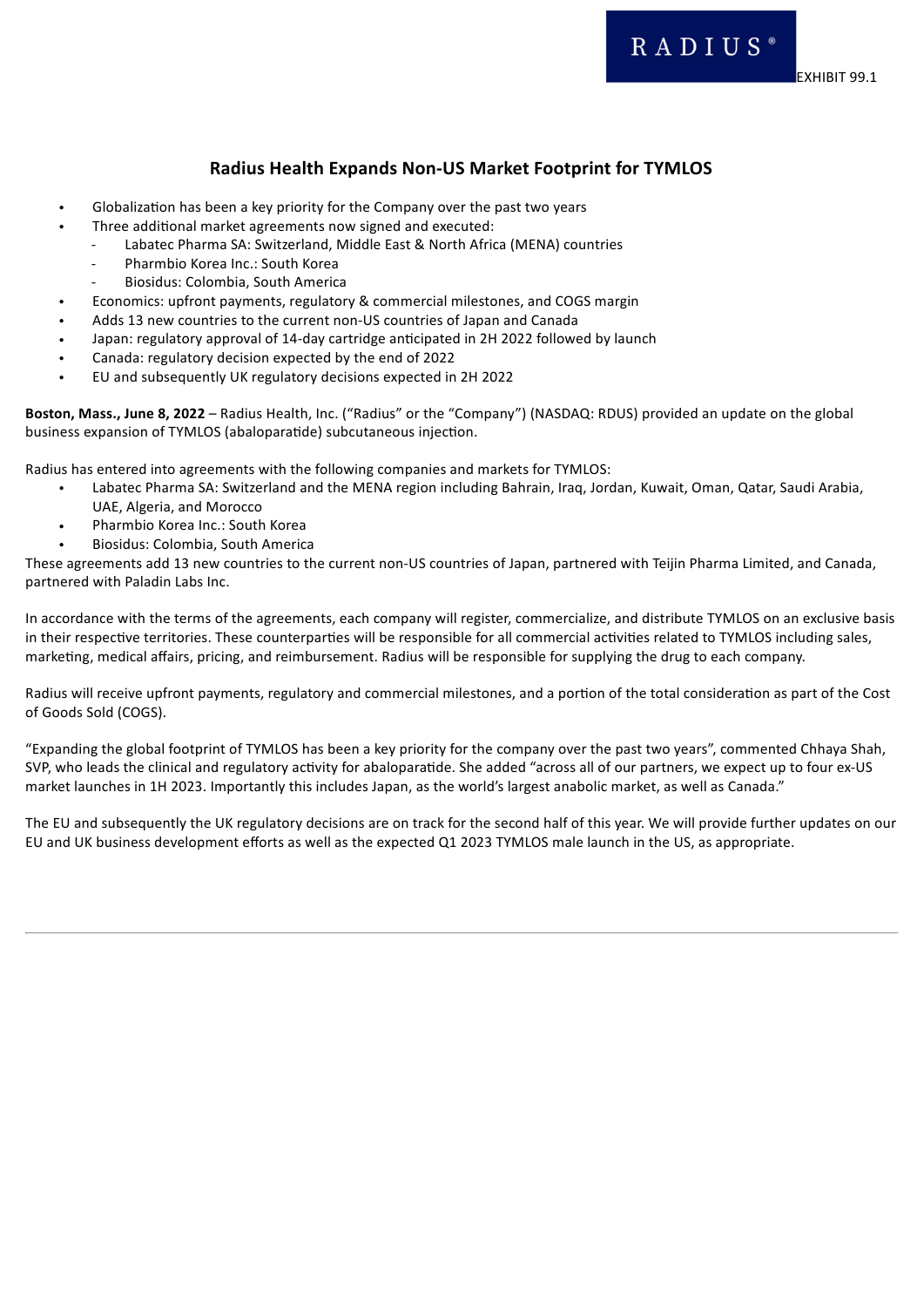#### **About Radius**

Radius is a global biopharmaceutical company focused on addressing unmet medical needs in the areas of bone health, orphan neurosciences diseases, and oncology. Radius' lead product, TYMLOS® (abaloparatide) injection, was approved by the U.S. Food and Drug Administration for the treatment of postmenopausal women with osteoporosis at high risk for fracture. The Radius clinical pipeline includes investigational abaloparatide injection for potential use in the treatment of men with osteoporosis; the investigational drug, elacestrant (RAD1901), for potential use in the treatment of hormone-receptor positive breast cancer out-licensed to Menarini Group; and the investigational drug RAD011, a synthetic cannabidiol oral solution with potential utilization in multiple neuro-endocrine, neurodevelopmental, or neuropsychiatric disease areas.

#### **About TYMLOS (abaloparatide) injection**

TYMLOS (abaloparatide) injection was approved by the U.S. Food and Drug Administration for the treatment of postmenopausal women with osteoporosis at high risk for fracture defined as history of osteoporotic fracture, multiple risk factors for fracture, or patients who have failed or are intolerant to other available osteoporosis therapy.

#### **Forward-Looking Statements**

This press release contains forward-looking statements within the meaning of the Private Securities Litigation Reform Act of 1995. All statements contained in this press release that do not relate to matters of historical fact should be considered forward-looking statements.

These forward-looking statements are based on management's current expectations. These statements are neither promises nor guarantees, but involve known and unknown risks, uncertainties and other important factors that may cause our actual results, performance or achievements to be materially different from any future results, performance or achievements expressed or implied by the forward-looking statements, including, but not limited to, the following: the adverse impact the ongoing COVID-19 pandemic is having and is expected to continue to have on our business, financial condition and results of operations, including our commercial operations and sales, clinical trials, preclinical studies, and employees; quarterly fluctuation in our financial results; our dependence on the success of TYMLOS, and our inability to ensure that TYMLOS will obtain regulatory approval outside the U.S. or be successfully commercialized in any market in which it is approved, including as a result of risk related to coverage, pricing and reimbursement; risks related to competitive products; risks related to our ability to successfully enter into collaboration, partnership, license or similar agreements; risks related to clinical trials, including our reliance on third parties to conduct key portions of our clinical trials and uncertainty that the results of those trials will support our product candidate claims; the risk that adverse side effects will be identified during the development of our product candidates or during commercialization, if approved; risks related to manufacturing, supply and distribution; and the risk of litigation or other challenges regarding our intellectual property rights. These and other important risks and uncertainties discussed in our filings with the Securities and Exchange Commission, or SEC, including under the caption "Risk Factors" in our Annual Report on Form 10-K for the year ending December 31, 2021 and subsequent filings with the SEC, could cause actual results to differ materially from those indicated by the forward-looking statements made in this press release. Any such forward-looking statements represent management's estimates as of the date of this press release. While we may elect to update such forward-looking statements at some point in the future, we disclaim any obligation to do so, even if subsequent events cause our views to change. These forward-looking statements should not be relied upon as representing our views as of any date subsequent to the date of this press release.

2